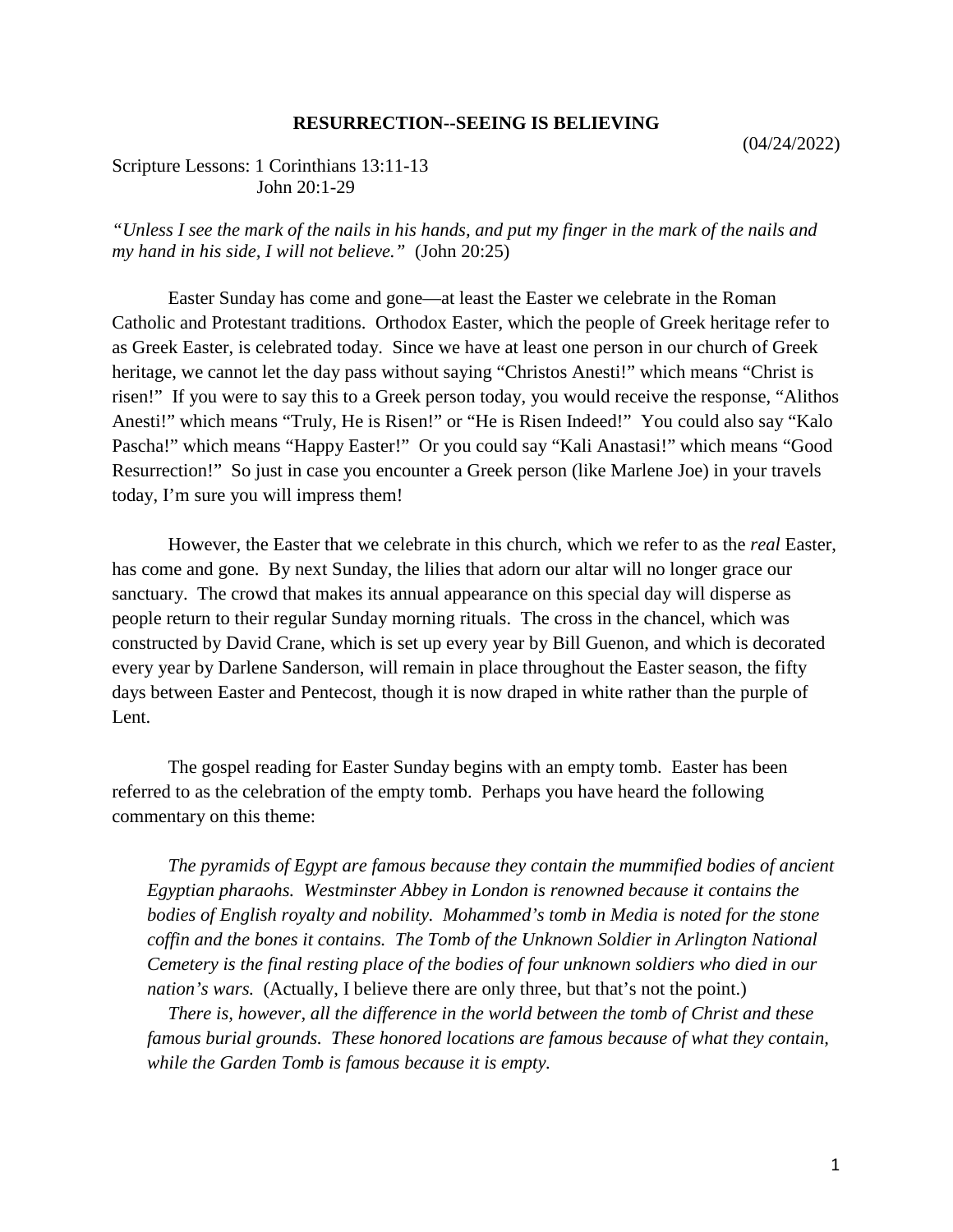Easter is the celebration of the empty tomb. However, the empty tomb is only half of the story. As we heard this morning, Mary Magdalene saw the empty tomb but did not understand. Peter and John, two of Jesus' closest disciples, saw the empty tomb but did not understand. Their lives were transformed not by witnessing the empty tomb, but by experiencing the presence of the risen Lord!

Last Sunday, at both the United Parishes of Southborough Easter sunrise service and at our own Easter Sunday service, we read the account of the resurrection as it appears in the Gospel of Matthew. Today we listened to a slightly different version of what happened. According to the Gospel of John, Mary Magdalene comes to the tomb alone early in the morning. She sees that the stone has been removed from the opening of the tomb. She sees but she does not understand what has happened. She runs to tell Peter and John, the "disciple whom Jesus loved," what she has seen.

Peter and John run to the tomb that they might see for themselves what Mary has reported. John, who reaches the tomb first, looks in, and sees the linen wrappings lying on the place where Jesus' body had been placed. He does not see Jesus. Peter then enters the tomb. He sees the linen wrappings and the cloth that covered Jesus' head. He does not see Jesus. The disciples, confused, return to their homes.

Mary remains at the tomb, weeping. As she looks once again into the tomb, she suddenly sees two angels in white. The angels ask Mary why she is weeping.

Mary tells the angels that she is troubled because "they," perhaps the Roman guards, have taken away her Lord's body and she does not know where they have laid it. Then, sensing a presence, she turns around and sees a man standing before her. She sees him, but she does not recognize him as Jesus. Because she presumes Jesus to be dead, she assumes that the man who is standing before her can't be Jesus; he must be the custodian of the cemetery. Mary sees but, because of her limited understanding, she does not really see. Even when Jesus speaks to her, she does not recognize him.

It is only when Jesus calls her name that Mary's eyes are opened. She suddenly sees the risen Lord in her presence. She later tells the disciples, "I have seen the Lord!"

Note how often the word "see" appears in the Easter story; just in case you weren't counting, it appears 14 times in 29 verses. Note how important seeing is to the unfolding revelation of the risen Christ. Even though Mary, Peter, and John see the empty tomb, they do not grasp the power and the mystery of the resurrection. It is only when they see Jesus, when they see the risen Christ, that they understand.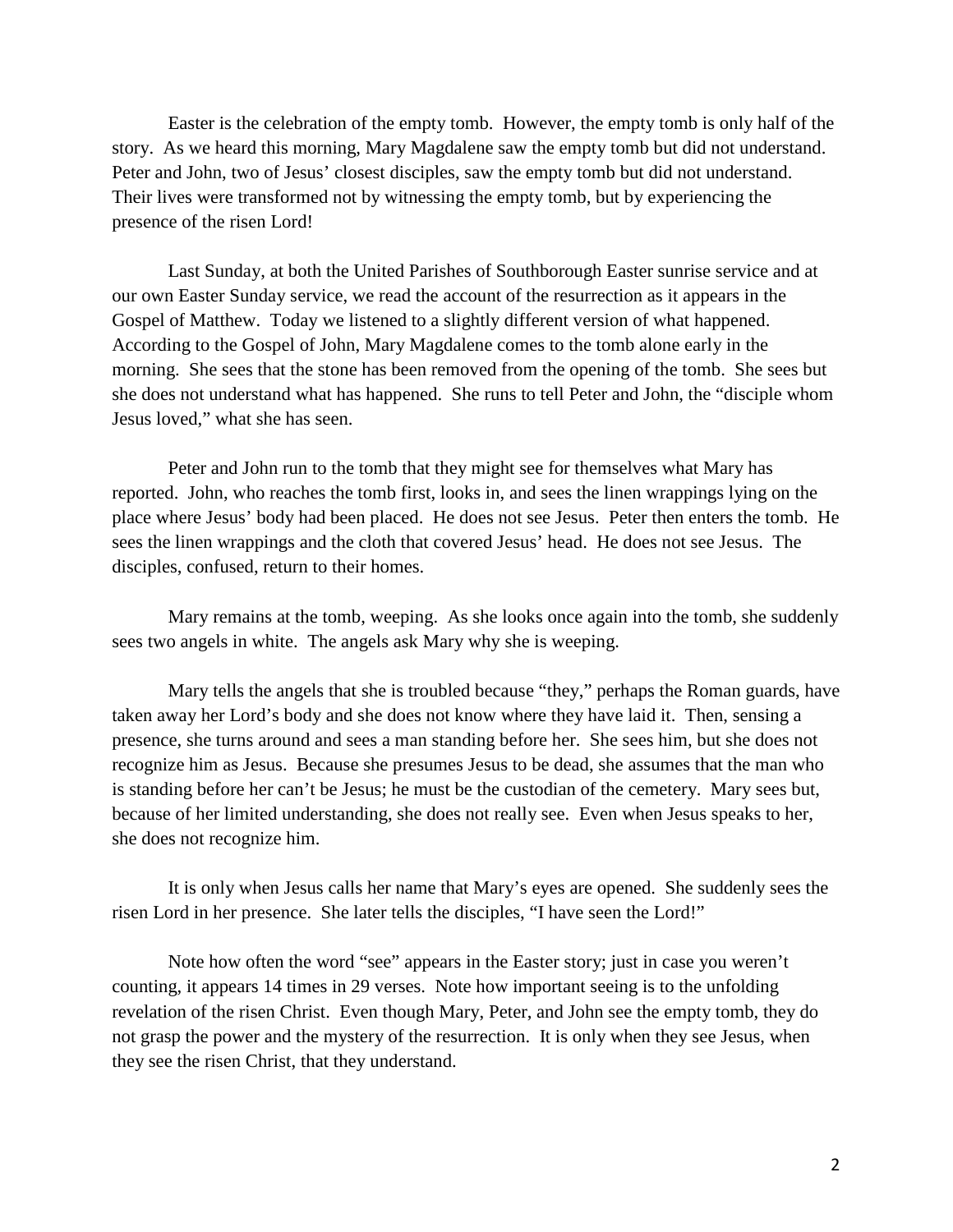I am aware of the importance of seeing as I watch my twenty-three-month-old grandson, Miles. Miles looks at everything. He looks carefully at everything. He may not understand how everything works, like the front loader that is just outside his bedroom window, but he watches it very carefully, very thoughtfully.

A child sees things. A child sees things as if they were being seen for the very first time—which may be true for him/her. Wouldn't it be wonderful if we adults could see everything as if it were being seen for the very first time? It would restore that sense of magic that we had as children, that sense of magic which we lost along the way in the process of growing up. It would restore the sense of discovery that we first have when we meet a new person--before we have made up our mind that we know all there is to know about the person, the belief that our husband, our wife, our children, our friends can no longer surprise us. It would restore that sense of magic and mystery that we had as children when we saw a flower or heard a bird sing.

This insight was expressed by Peter Matthiessen, a Zen thinker and explorer who wrote *The Snow Leopard* describing his pilgrimage, his search for the rare snow leopard in the same region of Northwestern Nepal and the Tibetan Himalayas that I have hiked. Matthiessen says,

*Soon the child's clear eye is clouded over by ideas and opinions, preconceptions and abstractions. Simple free* being *becomes encrusted with the burdensome armor of the ego. Not until years later does an instinct come that a vital sense of mystery has been withdrawn. The sun glints through the pines, and the heart is pierced in a moment of beauty and strange pain, like a memory of paradise. After that day . . . we become seekers.*

Note that the word "see" is contained in the word "seeker."

The German poet, playwright, and novelist Johann Wolfgang von Goethe (1749-1832), though a devout Christian, was critical of many of the teachings of the Christian church. He believed that Christian theology had departed radically from the teachings of Jesus. (Of course, I agree with Goethe.) Goethe was an inspiration to many great thinkers, including Carl Jung, Friedrich Hegel, and Ludwig Wittgenstein. One of my favorite Goethe quotes is the following:

## *Thinking is more interesting than knowing, but less interesting than looking.*

I think Goethe is telling us that once we "know" something, our mind closes. For example, if we think we "know" the deepest truths about God and Jesus, we don't need to think about it anymore; we don't need to consider alternative explanations or explore alternative spiritual paths. When we know, there is no room for the doubt which the Protestant theologian Paul Tillich tells us is an essential part of what he calls "the dynamics of faith."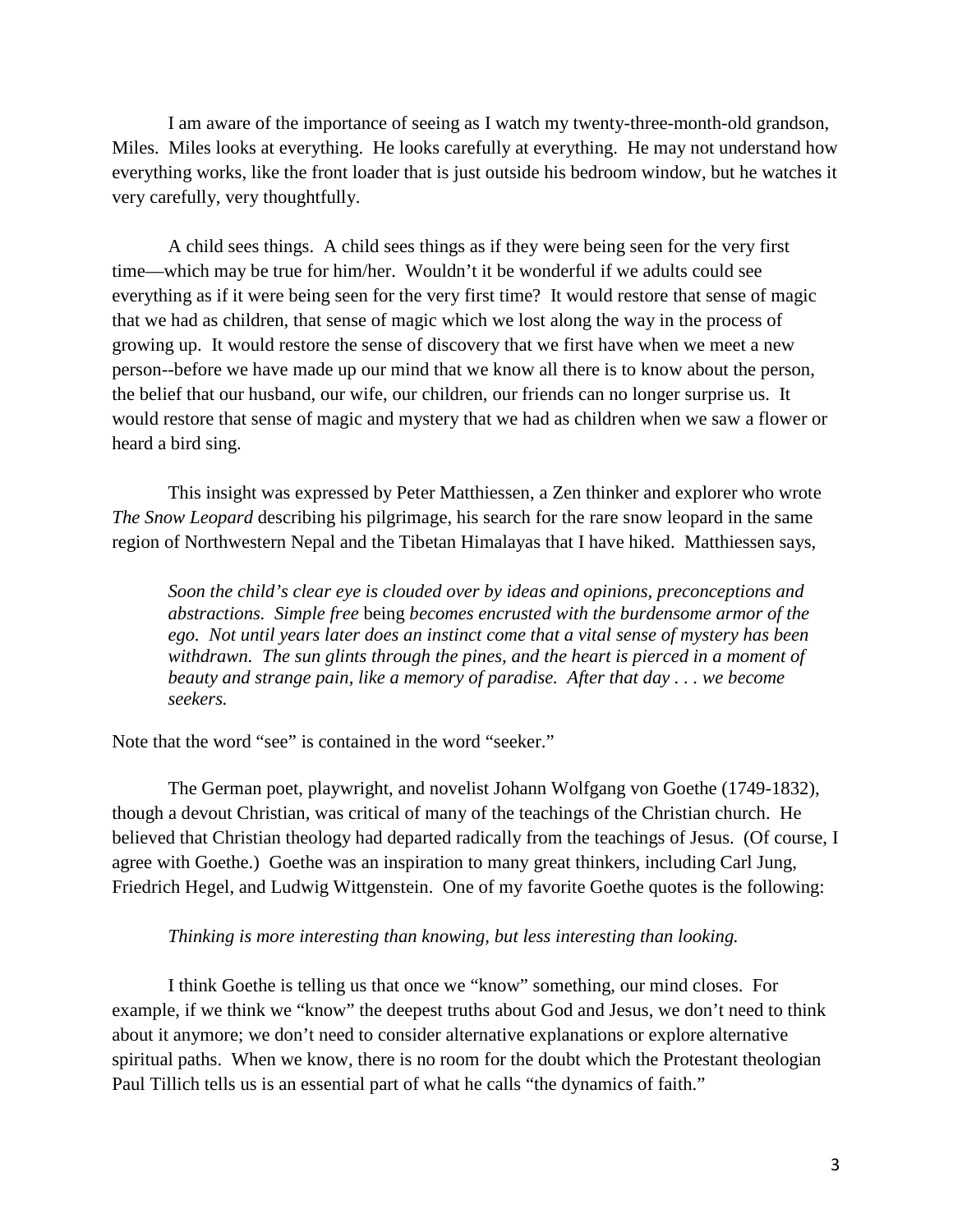According to Goethe, thinking is better than knowing. Thinking opens the doors that knowing closes. But even thinking, which uses words and concepts that often fit over the magic and mystery of reality like a straitjacket, is less interesting, is less important than simply looking—looking through the eyes of a child. When Jesus says that "Unless you become like a little child, you cannot experience the kingdom of God," I think Jesus is agreeing with Goethe. Actually, it would be more correct to say that Goethe is agreeing with Jesus.

Mary Magdalene, the disciples, Thomas, and the apostle Paul testify to the importance of looking, the importance of seeing. They show us that seeing is an important part of believing. Once we see the Lord, once we experience his presence in our lives and in the world, we will believe that he is there even during those dark times when it is difficult to discern his presence.

I don't think it's necessarily bad that so many of us hail from Missouri. To believe something, most of us need some tangible, empirical evidence. For example, we might have been told that our sanctuary is especially beautiful on Easter Sunday, but once we look at the palms, lilies, and the Easter cross that grace the chancel, we know we have a beautiful church! Seeing is an essential part of believing!

I find this insight consonant with something the Dalai Lama once said. The Dalai Lama, the spiritual leader of Tibetan Buddhism, tells us not to believe a particular teaching because he, the 14<sup>th</sup> Dalai Lama, said it. He tells us not to believe a particular teaching because Siddhartha Gautama, the Buddha, said it. He tells us not to believe a particular teaching because we find it in the sutras, the sacred teachings of Tibetan Buddhism. He says we should take the teaching and try it on in our life. If it feels right; if it leads us to live a better life, than we should hold fast to it. If it doesn't work, we should throw it away.

If Christianity were fearless enough to step outside its treasured doctrines and teachings; if it could refrain from grasping, from holding tight to the answers we "know" to be true; if we were to take an openminded stance toward the teachings of Jesus, not only thinking about them but trying them on to see if they are true, we might not only rediscover Jesus, I believe we would greatly decrease the possibility of religious wars. Of course, the same is true for Islam and other religions as well.

Unfortunately, when it comes to the spiritual dimension of life, our vision is poor, weak, and inadequate. At best, we are short sighted or myopic. At worst, we are blind. We are blind to our Lord's presence in the world, in other people, and in us.

The apostle Paul tells us that in this life we see God "as in a mirror dimly." Our ability to see God is restricted by our limited faith. Like Mary, we fail to recognize the risen Christ even when the risen, the eternal Christ is standing next to us.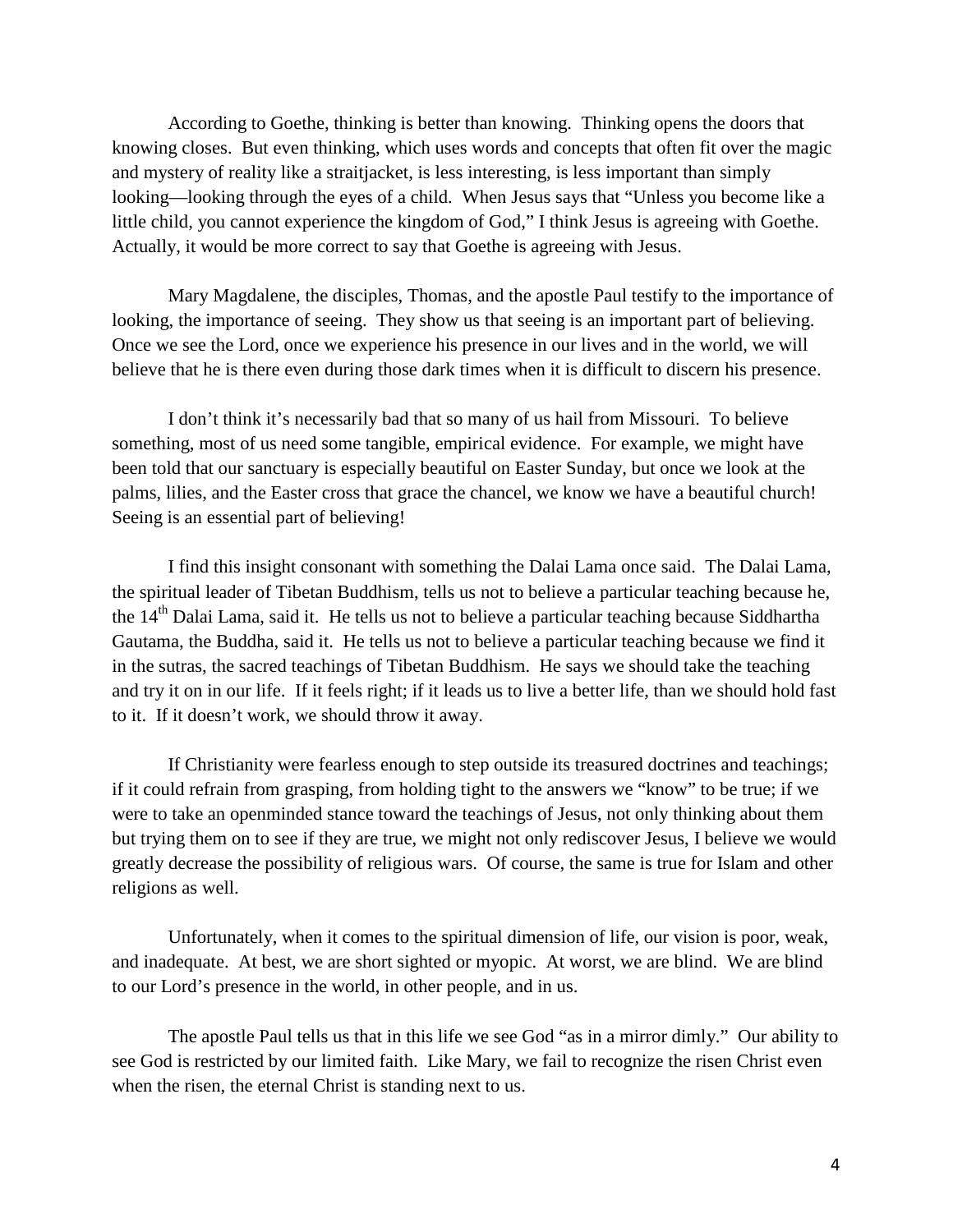Our experience of God is limited not only by the size of our brains but also by the size of our hearts. This is because we see with our eyes, but we also see with our hearts. Seeing with the heart is a different kind of seeing. As the German existentialist philosopher Friedrich Nietzsche said, "Cold grey eyes do not know the value of things." We need to see with the heart as well as the eye if we are to see the risen Christ. We need to see with the heart as well as the eye if we are to see other people and ourselves as God sees us, because God sees with the heart.

As individuals, as a nation, and as a world, we currently dwell in "a land of deep darkness." We fail to walk in the light, the light that came into the world through Jesus. Because we walk in darkness, we fail to discern the presence of God in our lives. We fail to experience the risen Christ who dwells within us, who walks with us on the road of life. As Paul tells us, our vision of the risen Christ is as limited as our vision of ourselves would be if we were staring into a cloudy mirror.

The mirror is an interesting metaphor. When we stare into a mirror, we see only ourselves. Our ego, our self-centeredness distorts our vision of other people and of life. Paul tells us that our perception of other people, of ourselves, and of life is dimmed or distorted when we do not see through the eyes of faith. Paul tells us that unless we see ourselves and others through the eyes of love, the kind of seeing that comes from the heart, it will be as if we are staring into a cloudy or dulled mirror.

The prologue of the Gospel of John tells us that the Logos, the Word of God became flesh and dwelt among us as Jesus of Nazareth. Jesus dwelt on earth in human form for approximately thirty-three years, only two or three of which were devoted to preaching, teaching, and healing. Then he died. Before he died, Jesus told his disciples that he would return to earth in a new form. In this new form, they could experience him not only as they did when he was in human form; they could experience him everywhere—not only in the outer world, but also within themselves!

This teaching was difficult for Mary and the other disciples to grasp. Scripture tells us that even after seeing the empty tomb, they were confused. Later in the day of Mary's encounter by the tomb, the disciples are gathered behind locked doors. They are bewildered by what they have been told; they do not understand what it means. Suddenly Jesus appears in their midst. When the disciples see that it is the Lord, they rejoice! Jesus then breathes on them, filling them with the power of the Holy Spirit.

Thomas, however, was not with the others when Jesus appeared. When the disciples tell him what they saw, he says that unless he sees for himself, he will not believe.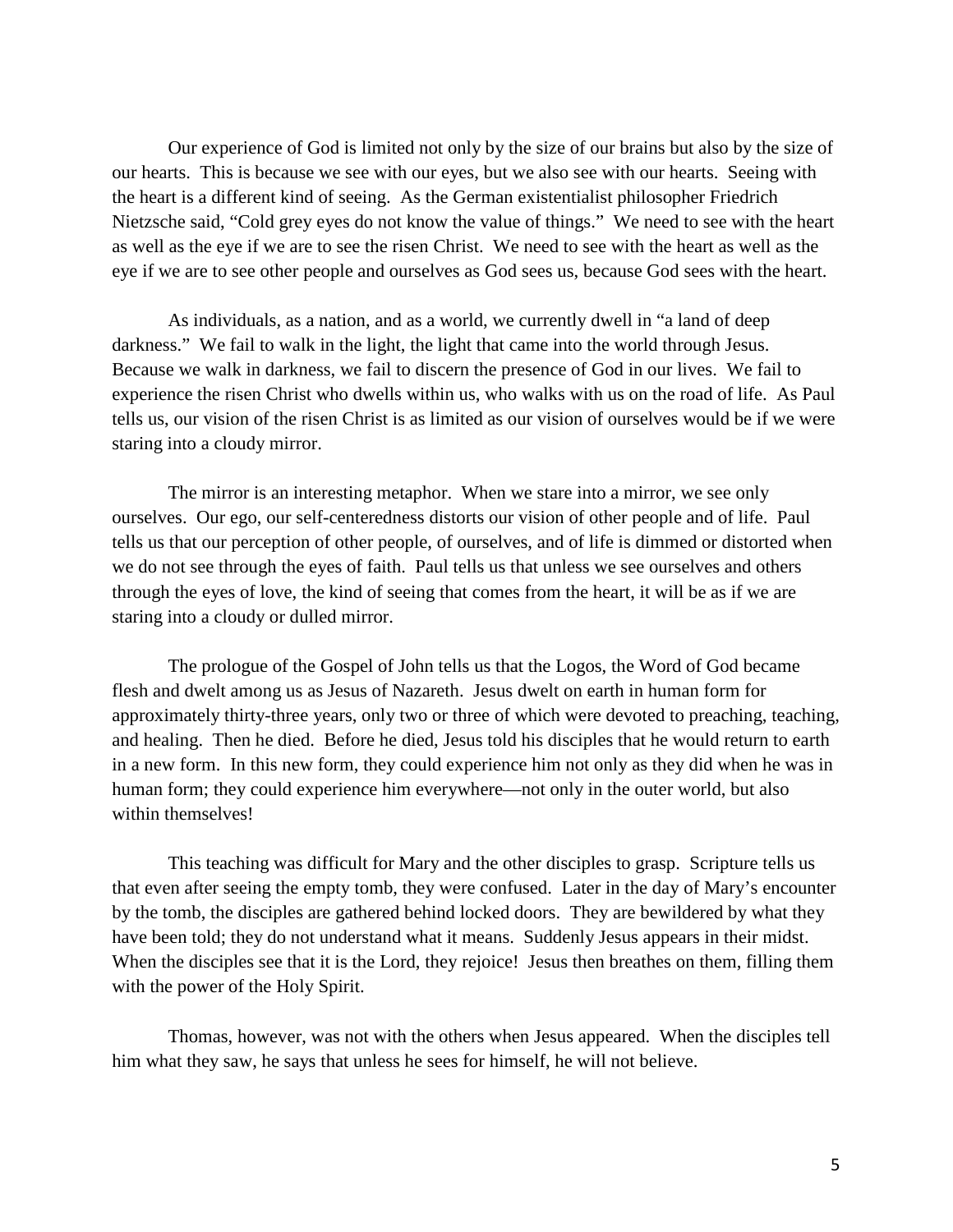A week later, Jesus again appears to the disciples. This time Thomas is present. Jesus invites Thomas to feel the nail holes in his hands and the wound from the spear in his side. When Thomas does, he realizes that Jesus has not been defeated by death but is present to them and to the world in a new way. Jesus says to him,

*Thomas, have you believed because you have seen me? Blessed are those who have not seen and yet come to believe.* (John 20:29)

Blessed are those of us who have not seen and yet believe. Blessed are those of us who see as if in a mirror dimly, who see through a glass darkly, and yet believe.

The testimony of Mary, the disciples, and Paul is that seeing is believing. Once we see the Lord, once we experience his presence in our lives and in the world, we will believe that he is there even during those dark times in our lives and in the life of our world when it is difficult to discern his presence.

Look at this woven pattern that Millie Blood made for me many years ago, when I was the pastor of Pilgrim Church. *(Hold up the "Jesus" weave.)* What do you see when you look at this? Do you see only vague patterns of green and white? There is a word hidden in this weave. The word is "Jesus." It's there, but at times it is indistinguishable from the background. For those of you who can't yet see it, or who are reading this reflection or listening to it online, trust me. If you could see what I am holding up, if you kept looking long enough, it would emerge.

I can't prove to you that this word is there. I can't even tell you how to see it. However, I can invite you to look. I can assure you that it's there. The fact that I see it doesn't do you any good. You have to experience it yourself. Once you see it, you have it for life!

Actually, that's not quite true. Even though I have seen the word "Jesus" emerge from this weave, there are times when I just can't see it. It gets lost. This is when belief becomes important; my belief that it is there helps me to keep looking. Then, suddenly, I discover it once again!

Once you get the idea, you can see Jesus every time you see this weave. Once you experience the risen Lord, you can see him everywhere! You can see him in yourself. You can see him in other people. You can see him in the world. You will see him not through a glass darkly, but as a clear and radiant presence!

At a time when hundreds of millions of children around the world die of hunger, tuberculosis, malaria, and measles each year, when billions live in poverty, fear, and oppression, when conflict in the Middle East and in Sudan consumes so many lives, at a time when the people of Ukraine are devastated by the evils of a type of war we have not seen in Europe in